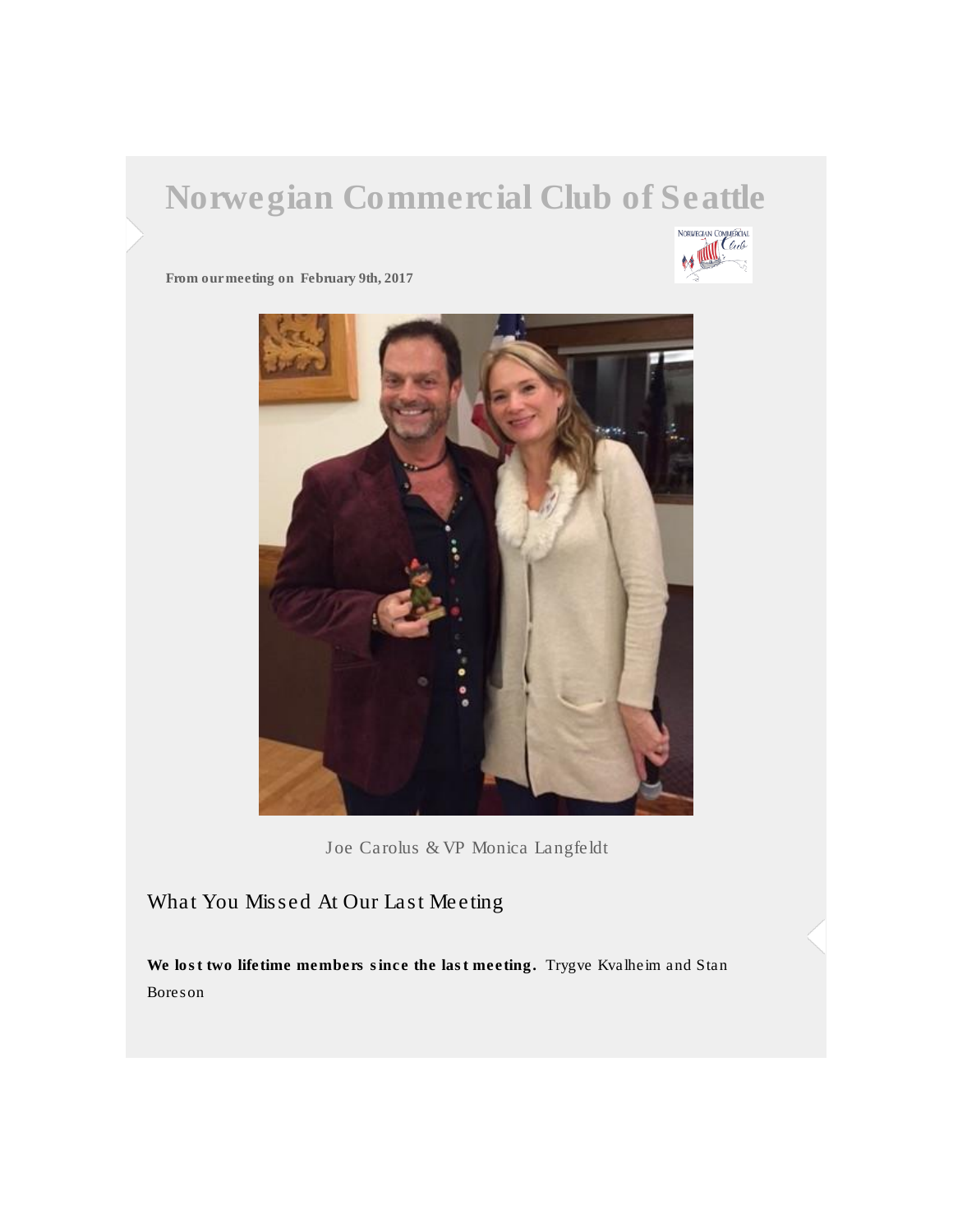Vice President Monica Langfeldt introduced our entertainment for our Valentinesthemed evening, pianist & singer [Joe Carolus](http://norwegiancommercialclub.us11.list-manage.com/track/click?u=a7e752d83242560b7baf3e672&id=5868dc5a02&e=7800d5c0cd)

If you missed the meeting, we took a few notes.



Actually, if you'd like to enjoy a little of Joe's performance, click on this photo.



Otherwise--

The minutes were accepted No Committee Reports

Announcements-

Sons of Norway is having fundraisers:

March 4<sup>th</sup> - A Norwegian sandwich-making workshop by the Lodge partnering with Bjorn from Scandinavian Specialties as a fundraiser for the building - \$20 per person with 100% of the funds going to LEBA (Leif Erickson Building Association)

March 24<sup>th</sup> - A Jazz Festival with Overton Berry - \$10 for the Beer/Wine Bistro as a benefit for the lodge

March 18th - Norwegian Heritage Day including Taste of Norway from 10 am to 3:30pm and the annual Leif to Leif Fun Run/Walk \$10 for adults with waffles afterwards. Part of the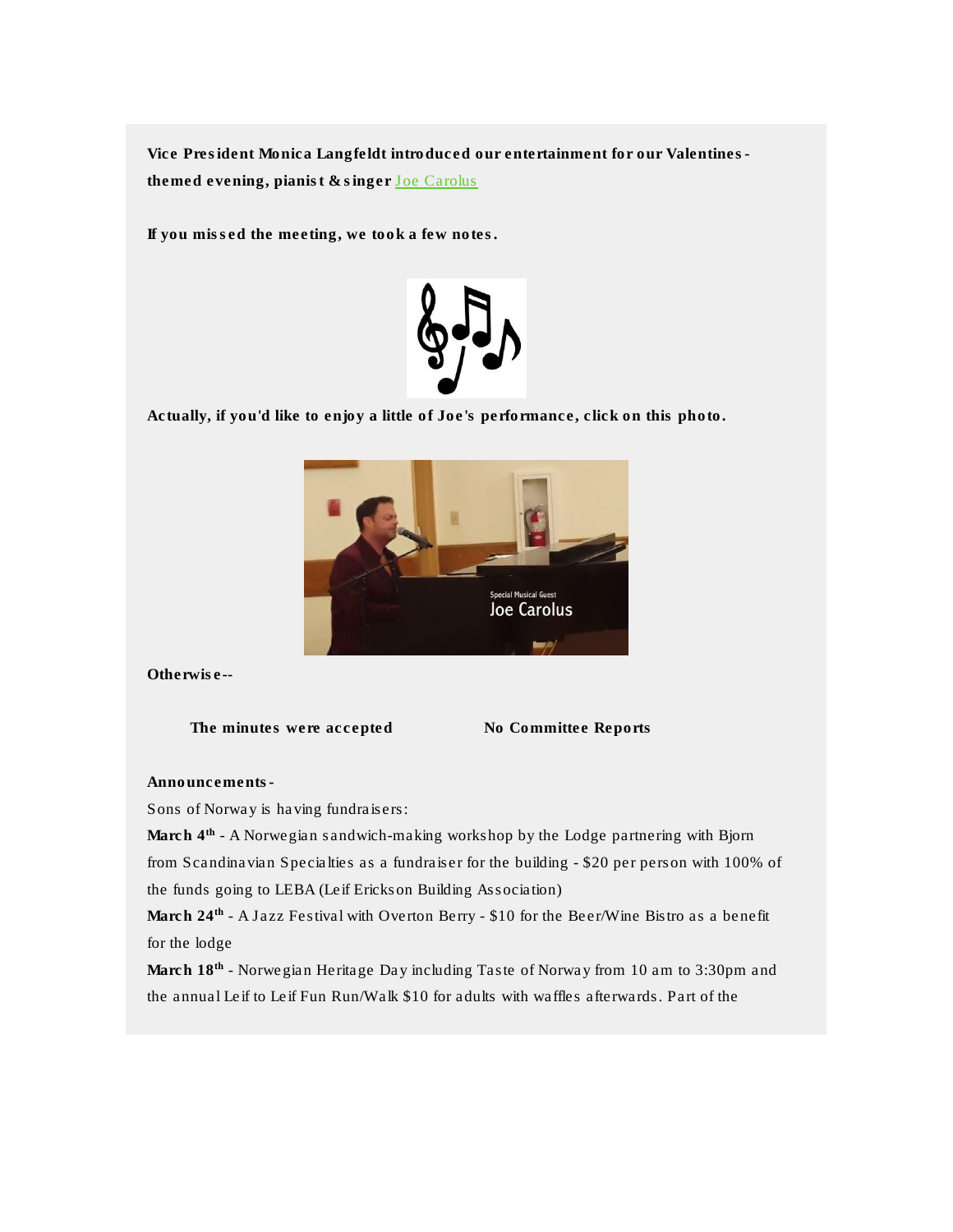proceeds will go to the Ballard NW Senior Center.

Use the GoFundMe button on our website [www.norwegiancommercialclub.org](http://www.norwegiancommercialclub.org/) to help support LEBA

Initiation of new member Leif Stenfjord by Bob Johnston

- Leif is married to Tani Stenfjord and they have 3 children
- He is a Real Estate broker for Windermere Real Estate
- He would like to get involved in Norwegian Activities again.

 No Old or New Business Dinner Winner – Andrea Torland Membership Cash Drawing \$20 to Bjorn Gjolmesli Raffle winner – Judy Peterson

OUR NEXT MEETING is Thursday, February 23rd. Our speaker will be Fred Joyner IV, from the Nordic Heritage Museum.

OUR MENU: Medisterkaka w/ brown gravy, boiled potatoes, red cabbage, salad & dessert!

- Members \$25 (if you pre-register)
- \$30 for drop in members
- \$30 for guests or non-paid members
- $\bullet$  \$10 for students (with valid ID)

Please call the office by the Wednesday before the meeting and leave a message to guarantee your spot: (206) 783-1274.

See you then!

Monica Langfeldt Vice-President